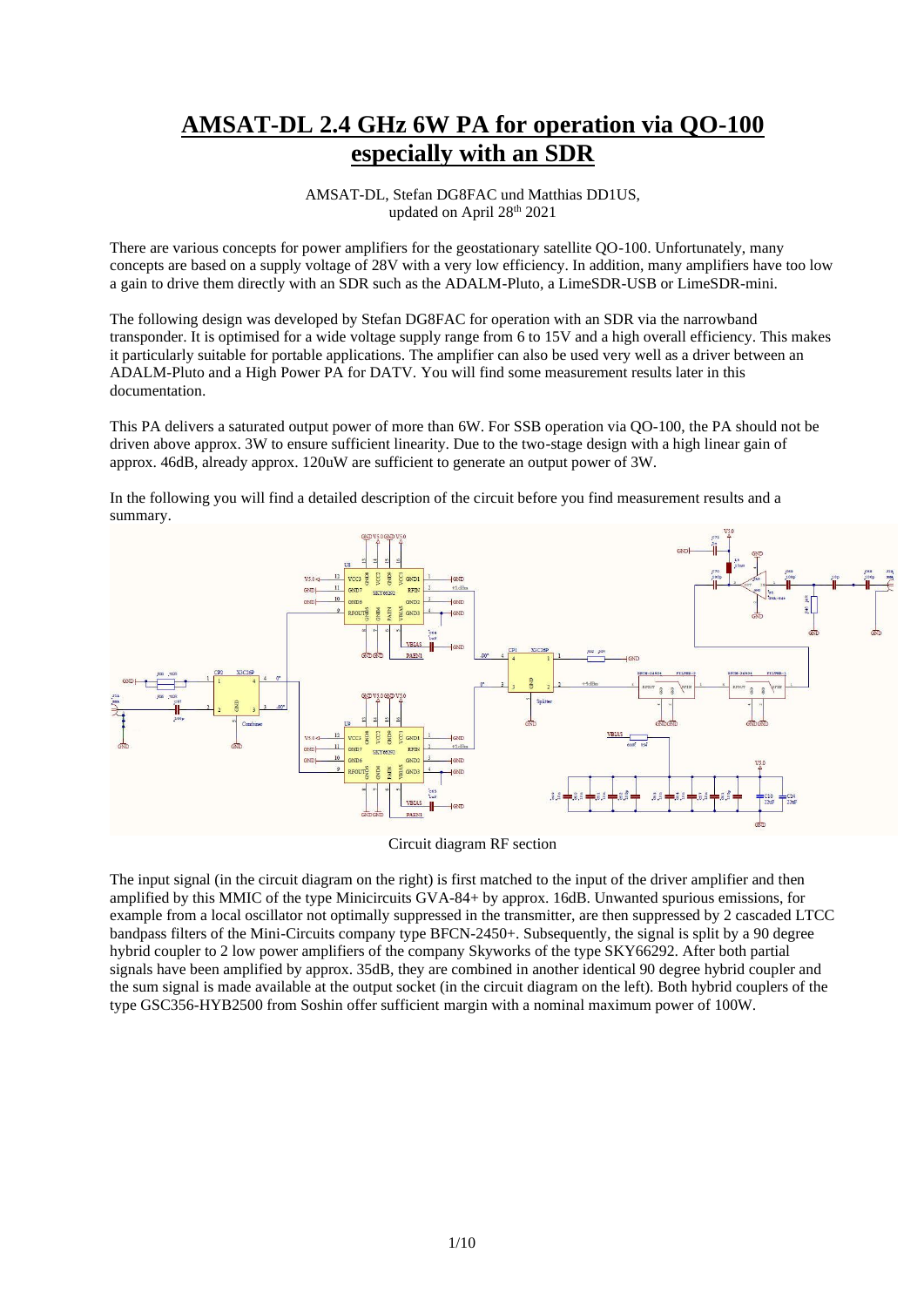

Circuit diagram PTT input

The PA offers a PTT switch input with which the two Skyworks amplifiers can be switched on or off. This ensures that no output signal leaves the PA during reception. It also reduces the quiescent current during reception to approx. 62mA. When the PTT is pressed (active low), the quiescent current of the power amplifier is approx. 130mA at a supply voltage of 12V.



Circuit diagram power supply section

In order to guarantee a constant output power with a high efficiency over a wide supply voltage range from 6V to 15V, a small, highly efficient switching power supply based on a TPS5450 from Texas Instrument is integrated into the PA. All 3 amplifier stages are operated with a regulated supply voltage of +5V.

The PA is realized on a very compact PCB with the dimensions 42mm x 53mm. A combination of FR4 and Teflon is used as PCB material to minimize RF losses and at the same time optimize manufacturing costs.

All SMD components are assembled using a professional assembly and soldering system.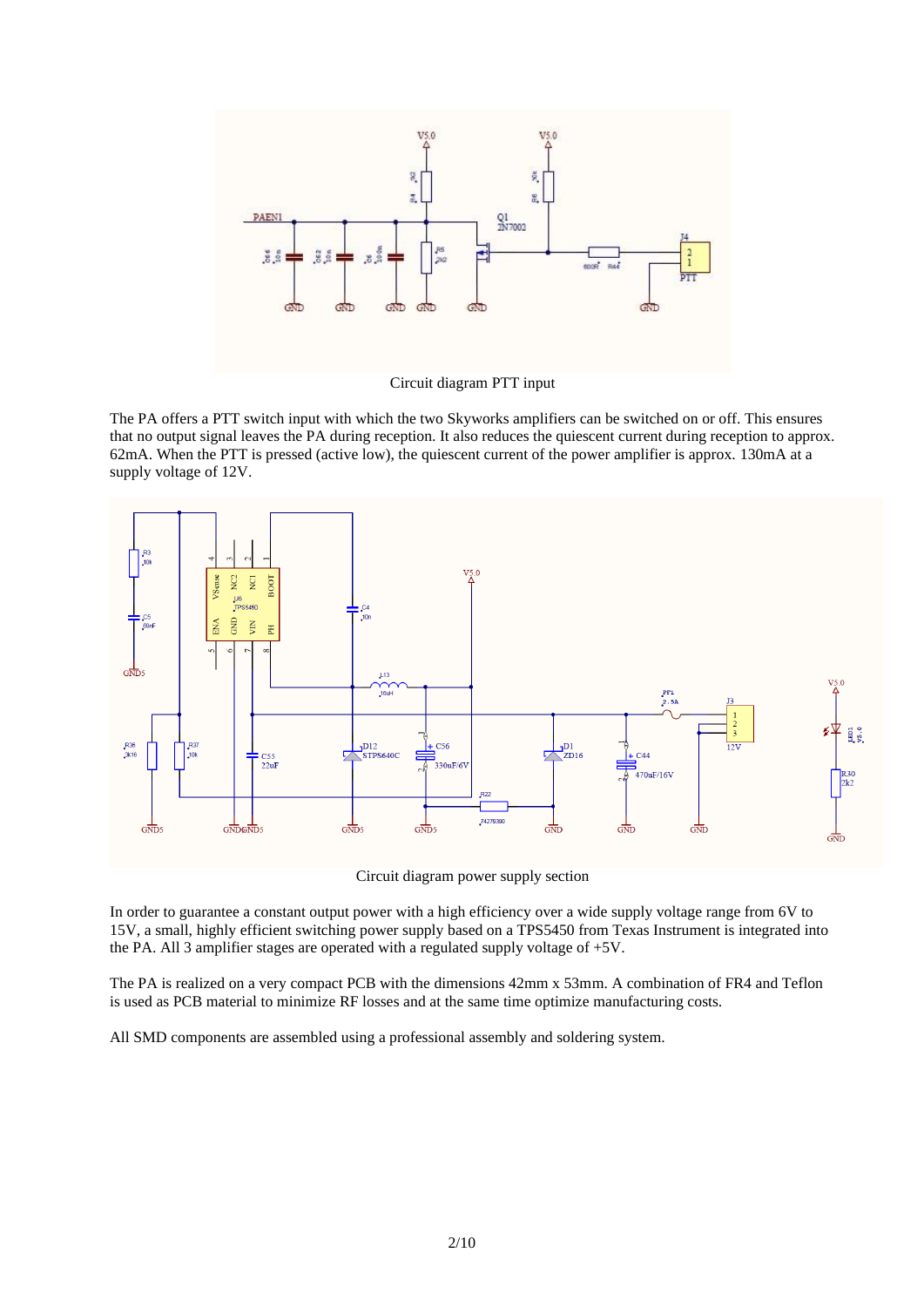

Heat dissipation with simultaneous electrical insulation is ensured by a 3mm thick thermal pad of the type EC360BLUE from ExtremeCool. This heat conduction pad has a thermal conductivity of 5W/mK and is applied over the entire surface between the PCB and the heat sink. First, remove the thicker protective film and position the PAD on the bottom of the PCB and press it on lightly. Then peel off the thinner protective film and position the PCB with PAD on the heat sink. The kit comes with 2 PADs of 2mm and 3mm thickness. If you mount the PA board on a larger plate or heat sink, you will have problems screwing on the SMA connectors when using the 3mm PAD. In this case it is better to stack the two PADs. With the resulting approx. 5mm thickness, the distance between the SMA socket and the heat sink is then sufficient. It is sufficient to compress the PADs only slightly.

Here are some pictures of the test setup. The heat sink should be dimensioned somewhat larger for long continuous transmissions, e.g. for digital data transmissions with the AMSAT-DL high-speed modem or when used as a driver for DATV.





Test setup without housing Sandwich construction with blue thermal pad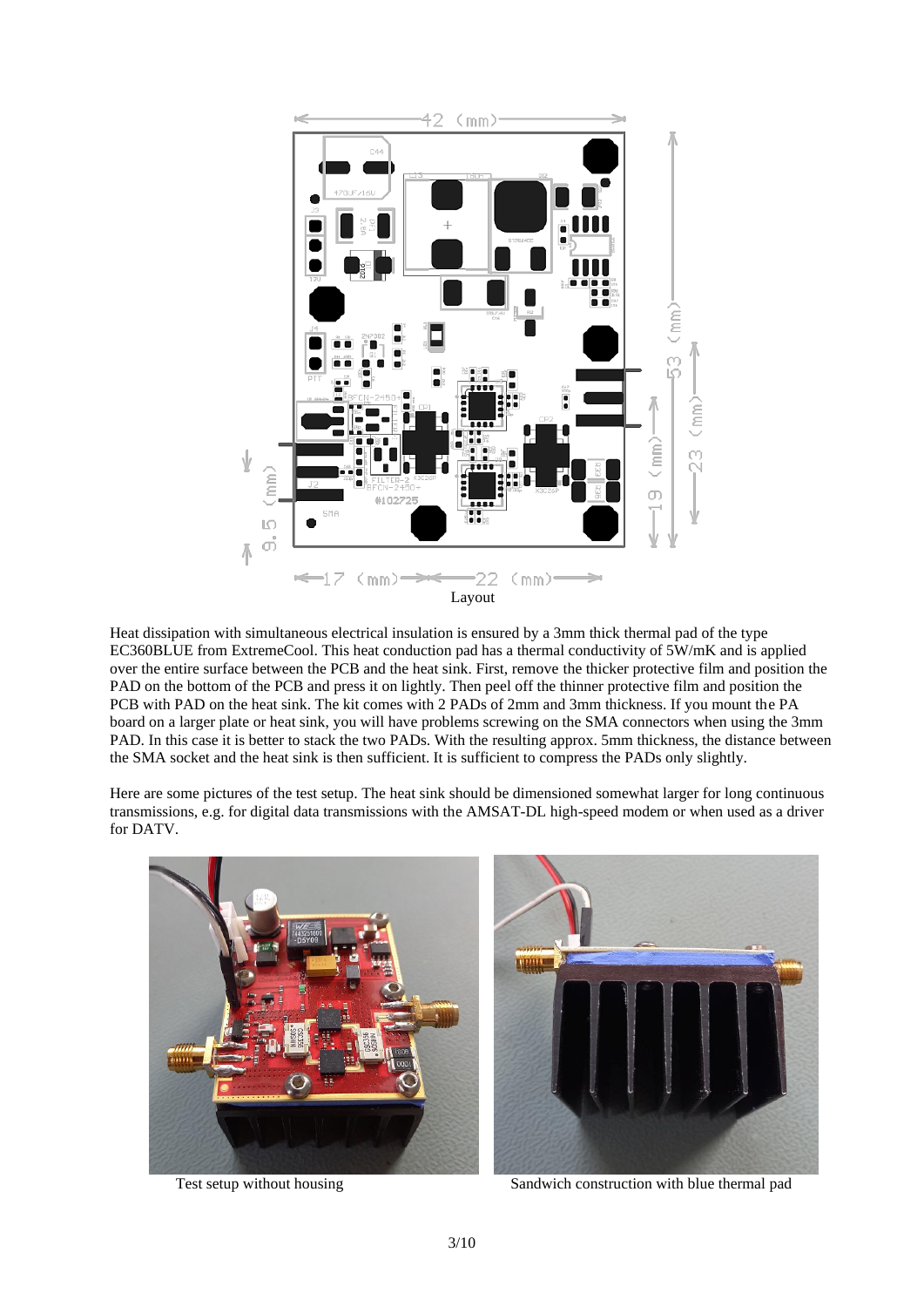If the PA is not mounted in a metal housing as a whole, it should be installed in a tinplate housing for sufficient shielding. Feed-through capacitors for the supply voltage feed and the PTT switching signal avoid conducted interference.



Test setup in tinplate housing Test setup with heatsink



Test setup in the opened tinplate housing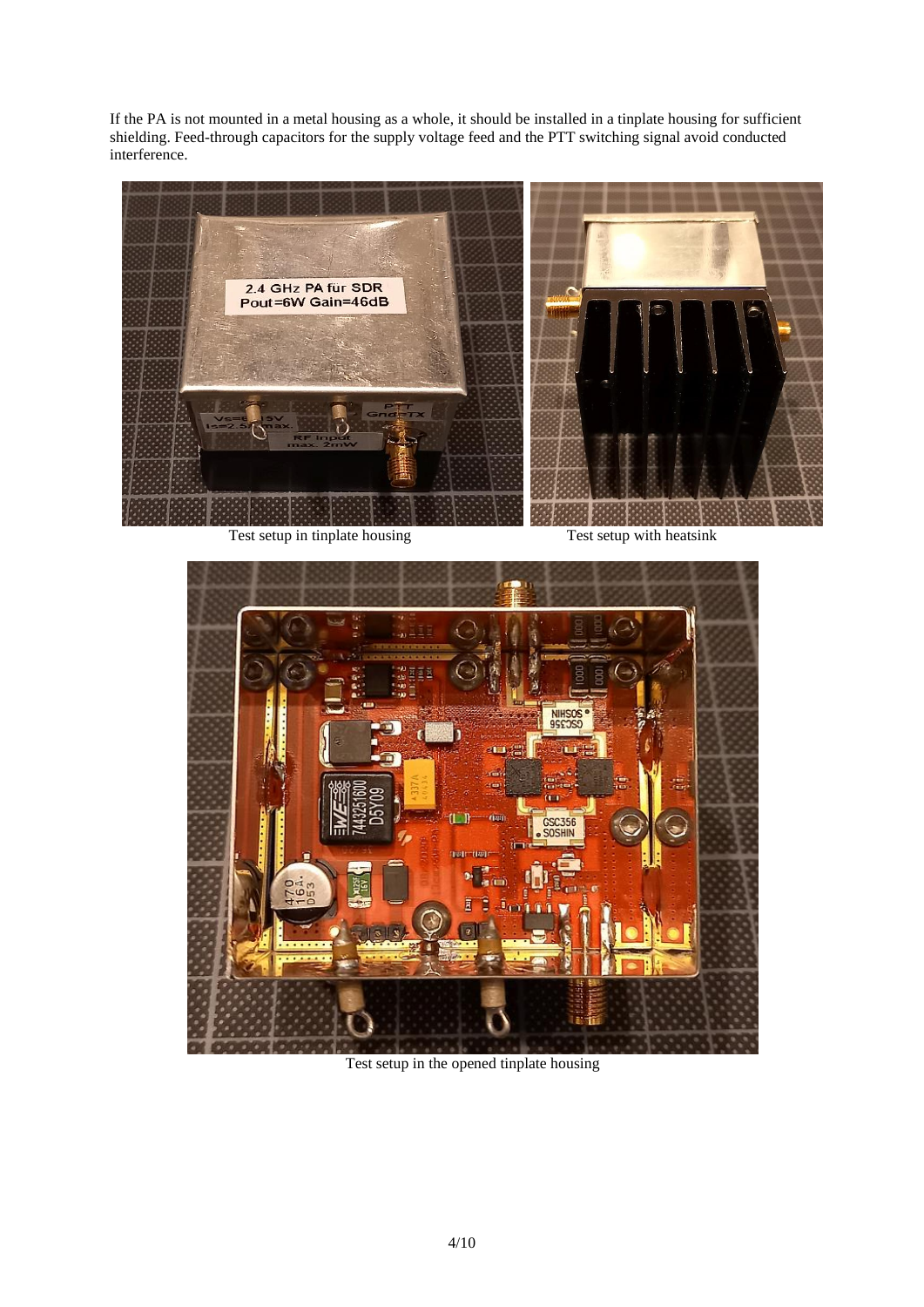The frequency response of the amplifier was measured in the frequency range 2.0 to 2.8 GHz. The measurement was made with a spectrum analyser in "peak hold" mode and the signal generator was tuned by hand. The following picture shows the measured output level, whereby an attenuation of 40.8 dB was inserted between the amplifier output and the spectrum analyser input.



The two cascaded bandpass filters attenuate signals below 2120MHz by more than 55dB. In fact, the suppression is even higher, but the measurement was limited by the dynamic range of the measurement setup. If an upconverter with an intermediate frequency of 435MHz is used, the local oscillator is usually at 1965MHz and the mirror frequency at 1530MHz. If the upconverter does not suppress these signals well, they will be lowered sufficiently in this PA at the latest.

During the development of the amplifier, emphasis was placed on good input matching in order to minimise possible feedback effects on the transmitter. The input matching is approx. 23 dB.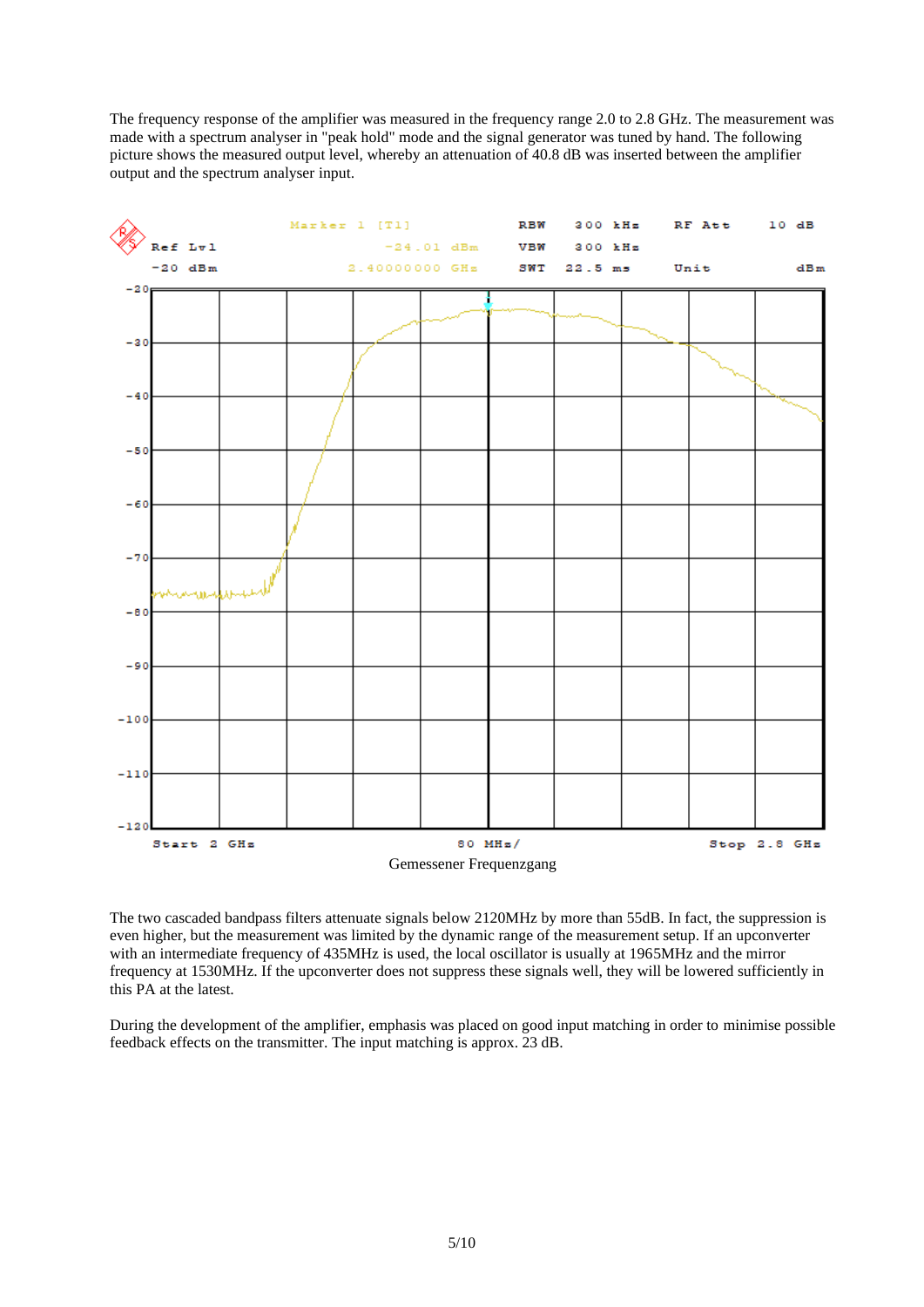

Input matching S11: Smith-Chart



Input matching S11: LogMag 10dB per div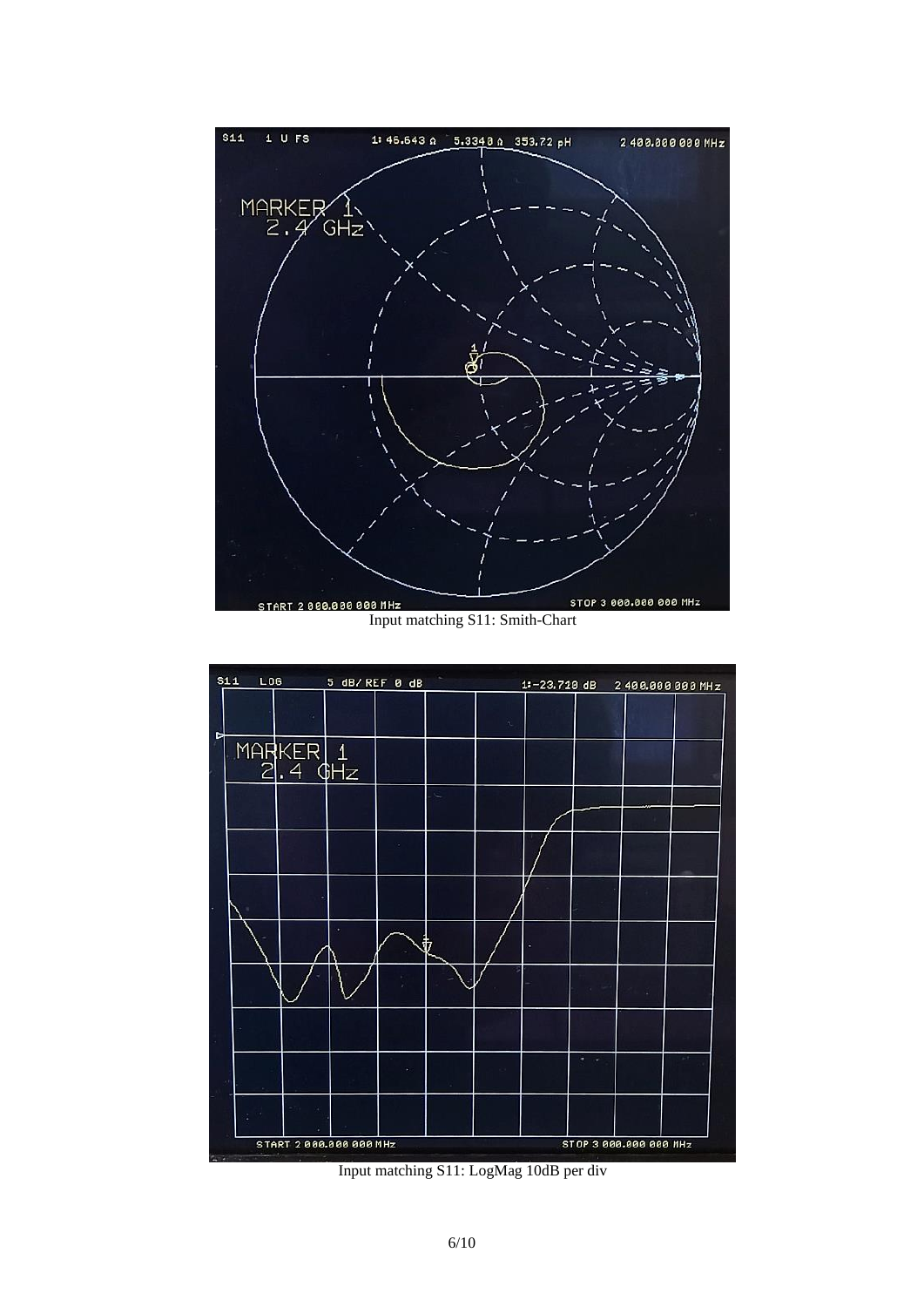

Here is the measurement of gain, output power and current consumption of the test setup as a function of input power.

The complete amplifier has a total gain of 46dB. The 1dB compression point is approx. 35dBm corresponding to 3.2W. The saturated output power is more than 6W and is already reached with a drive power of -1dBm. A maximum input power of +3dBm should not be exceeded in order to not destroy the amplifier. With an input power of -10dBm, an output power of approx. 3W is generated. This low drive power should be able to be delivered with a sufficiently clean signal by all common SDRs such as ADALM-Pluto, LimeSDR-USB and LimeSDR-mini.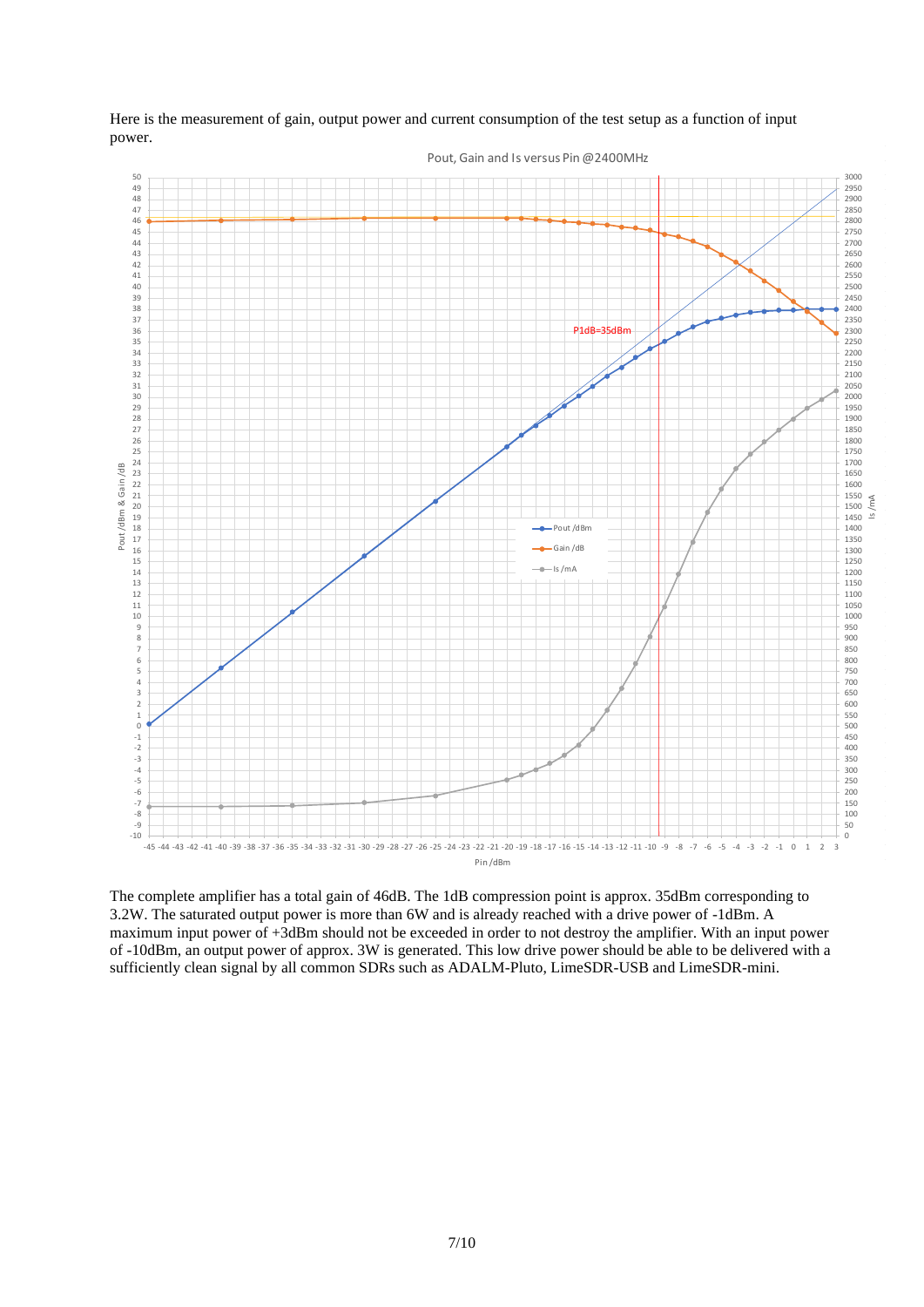Andreas DL5CN characterized his amplifier and measured a 3rd order intermodulation products being down at about 40dBc at a output power level of 4W PEP. For this measurement he drove the amplifier with his ADALM Pluto (drive level set to 84%).



Andreas makes a point of pointing out that his measurement results might have been slightly influenced by tolerances of cables, adaptors, etc.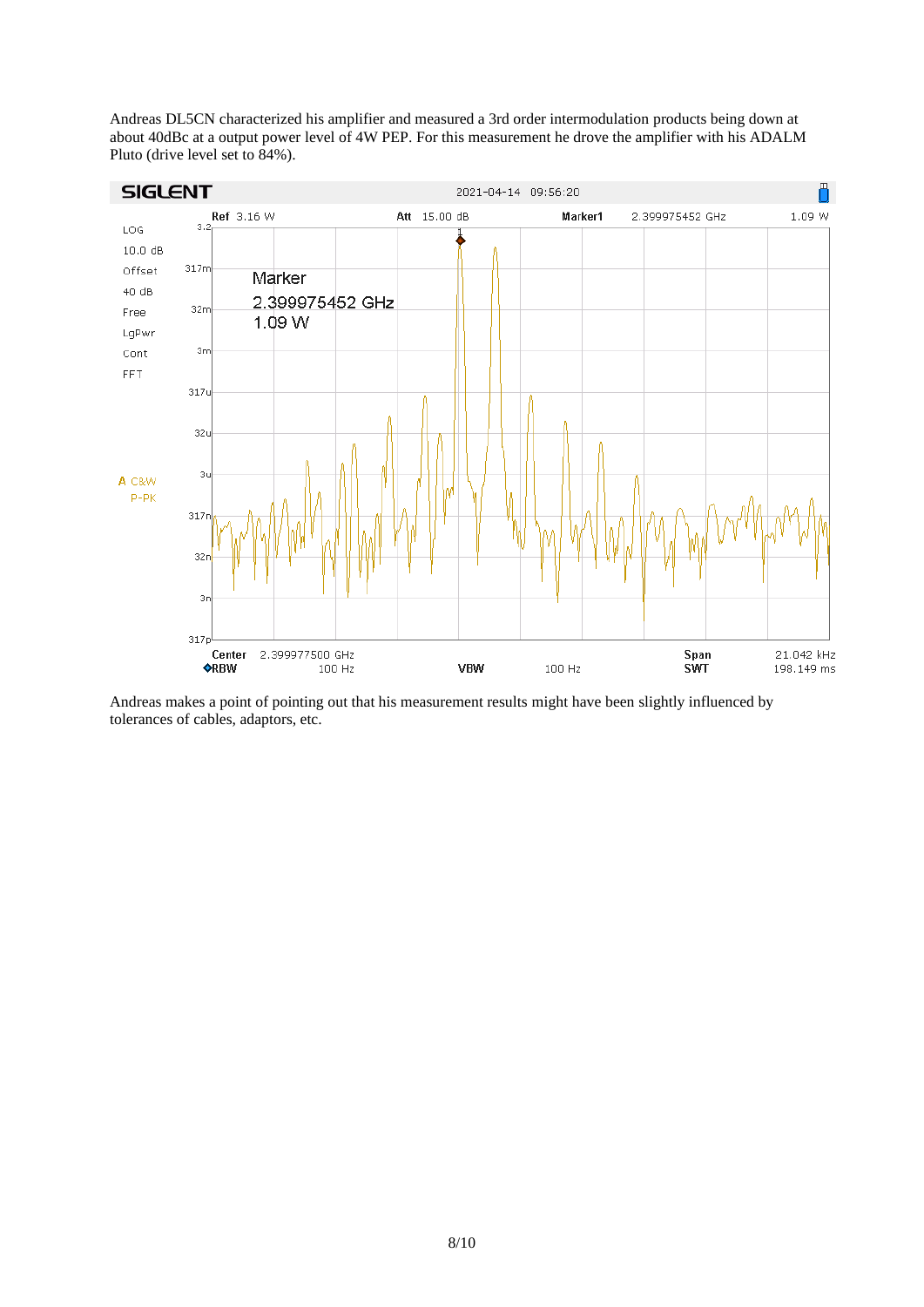Kurt DJ0ABR made measurements of the output spectrum when using an ADALM-Pluto as a DVB-S2 DATV transmitter. The modulation was QPSK, the symbol rate was 500kS/s. The following screenshots were made with a measurement setup with a 20dB attenuator in front of the Spectrumanalyzer. Therefore, 20dB must be added to each of the displayed values.

Up to an output level of approx. 33dBm corresponding to 2W, the output spectrum is very good. The shoulders (spectrum regrowth) are down by more than 50dB:



At an output power of approx. 33.9dBm corresponding to approx. 2.5W, the shoulders can be seen to some extent.